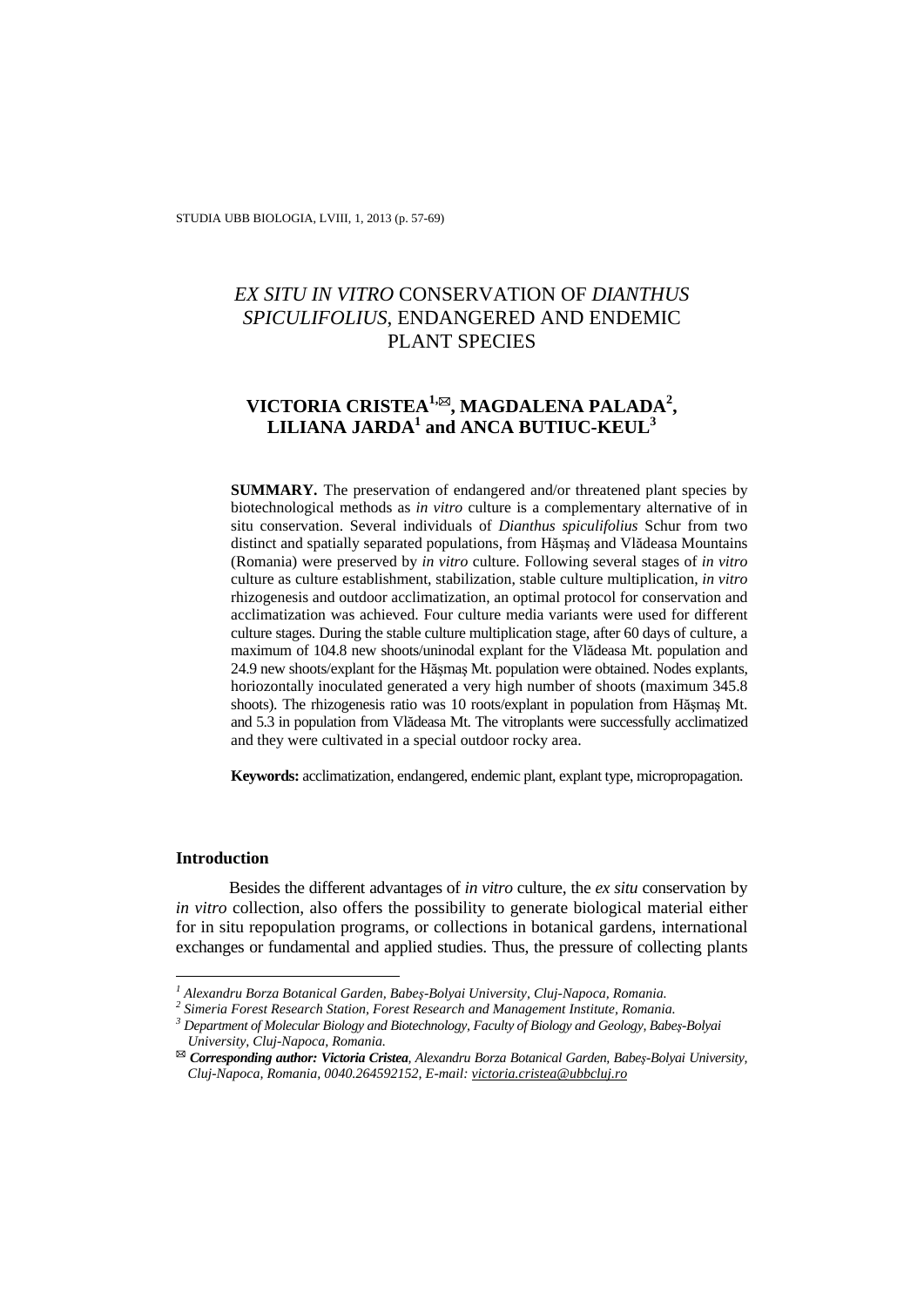from the natural populations is avoided. *In vitro* collections also have a social impact, serving to raise awareness among non-scientists about the *ex situ* conservation of plants.

Nowadays, the prioritization of endemic and/or threatened species and their natural habitats is a crucial point of conservation actions, particularly in areas with rich endemic floras (Bacchetta *et al*., 2012). Target 8 of 2011-2020 Global Strategy of Plant Conservation required having "At least 75% of threatened plant species in *ex situ* collections, preferably in the country of origin, and at least 20% available for recovery and restoration programs". The Red Book of Vascular Plants of Romania mentions that among the 3795 existing vascular plants taxa, 548 (14.4%) are endangered (Dihoru and Negrean, 2009). The number of the endangered plant taxa preserved *in vitro*  in Romania is only 52 (less than 1.4%) (Cristea *et al*., 2006; Păunescu, 2009; Holobiuc *et al*., 2009; Cristea 2010, Cristea *et al*., 2010). Lately, in this context, an increasing importance is given to *in vitro* conservation of endemic and/or endangered species all over the world (Papafotiou and Stragas, 2009; Radojević *et al*., 2010; Gorgorov *et al*., 2011; Kumaria *et al.*, 2012, etc) including Romania (Holobiuc *et al*., 2009; Cristea *et al*., 2010; Jarda *et. al*, 2011; Coste *et al*., 2012).

*D. spiculifolius* Schur (*Caryophyllaceae*) is a phytogeographically and sozologically important species. It is endemic for the Eastern Carpathian Mountains (Tutin, 1964; Ciocârlan, 2009) and in Romania it is considered as Rare (Oltean *et al*., 1994; IUCN, 1997), Vulnerable (Dihoru and Dihoru, 1994; Sârbu et al., 2003) or Endangered (Sârbu *et al.*, 2007). It is a caespitose perennial species, 10-30 cm height, with white, rarely pink scented flowers, that appear in June-August. This species is growing in the mountain and alpine belt, on skeletal, calcareous rocks (Ciocârlan, 2009). Because of its caespitose aspect, nice and scented flowers this species has ornamental importance as well.

There are some studies on *D. spiculifolius* that refer to *in vitro* introduction and multiplication (Zăpârţan, 1995; Butiuc-Keul *et al*., 2001; Cristea *et al*., 2002; Pop and Pamfil, 2011) but, some data are unclear or contradictory and do not permit replication of them. When initiating an *in vitro* collection it is very important to introduce and maintain *in vitro* more individuals from different populations, to avoid the genetic uniformity. There are no previous studies about the reaction of different individuals from natural populations to *in vitro* culture.

The aims of this study were to establish an optimal and high-frequency multiple micropropagation protocol, delineating more stages of *in vitro* culture, outdoor acclimatization of individuals from different populations of *D. spiculifolius*.

# **Materials and methods**

## *Plant material and culture medium*

58 The plant material originates from two distinct and spatially separated in situ *D. spiculifolius* populations: population 1 (encoded Ds 1) with 3 individuals (Ds 1.1; Ds 1.2; Ds 1.3), from ROSCI0027 Natura 2000 site, Hăşmaş Mountains (Romanian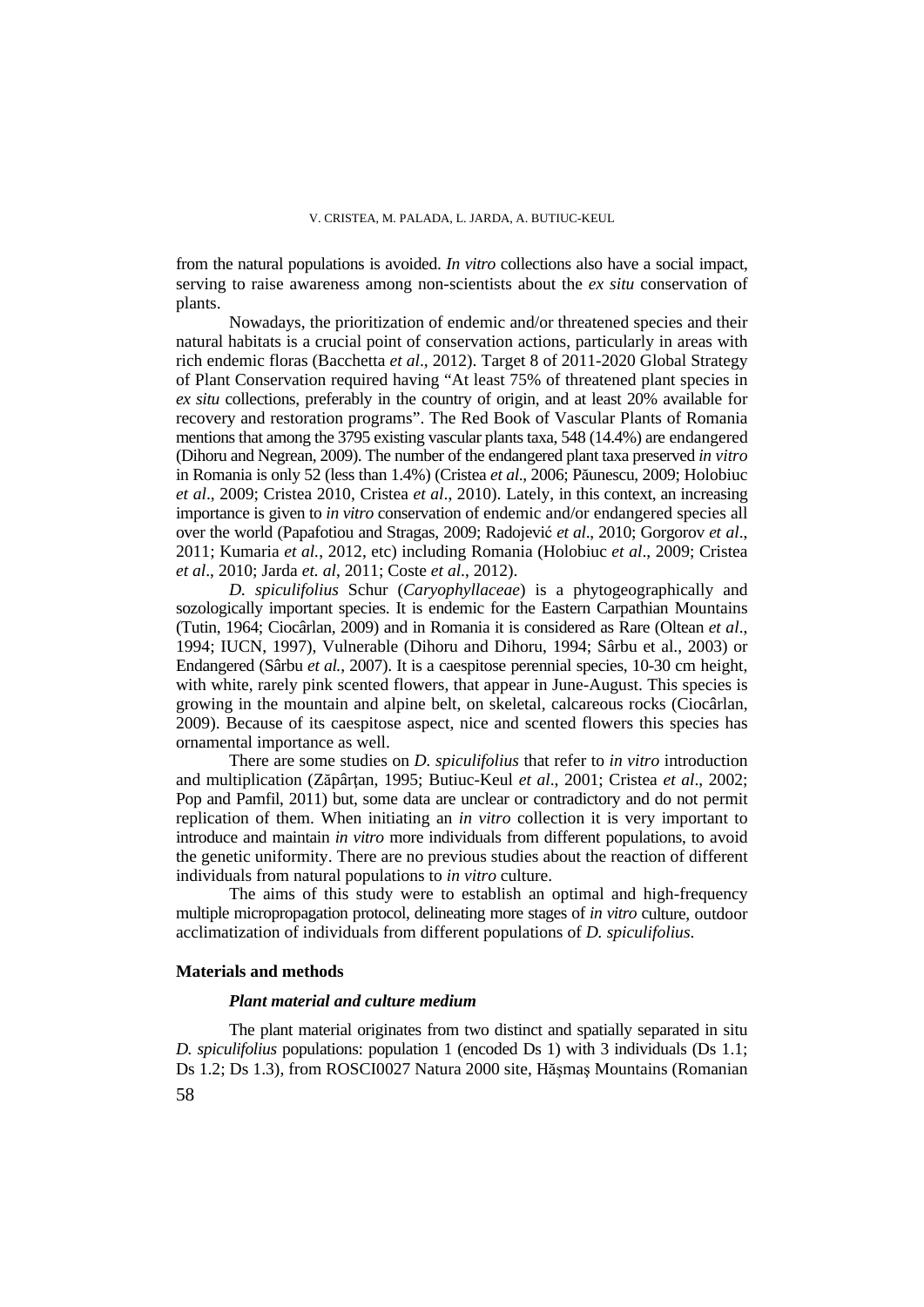Oriental Carpathian) and population 2 (Ds 2), with 3 individuals (Ds 2.1; Ds 2.2; Ds 2.3), from ROSCI0002 Natura 2000 site, Vlădeasa Mountains (Romanian Occidental Carpathian). All the collected individuals were planted in a special rocky area in the Alexandru Borza Botanical Garden from Cluj-Napoca, dedicated to the *ex situ* outdoor collection of endemic/endangered *Dianthus* taxa from Romania (Cristea *et. al*., 2013). *in vitro* culture was induced from different explants prelevated from these individuals.

Culture media containing MS macro - and microelements and FeEDTA (Murashige and Skoog, 1962), supplemented with thiamine 2.96 μM, pyridoxine HCl 4.86 μM, nicotinic acid 8.12 μM, myo-inozitol 0.55 mM, sucrose 2% and agar 0.7% [w/v] were used. Four different variants of culture media were studied: V1 - initiation medium (with 6-benzyladenine (BA) 4.44 μM and α-naphtaleneacetic acid (NAA) 5.37 μM); V2 - multiplication medium (with BA 4.44 μM and NAA 0.54 μM) and 2 rhizogenesis media: V3 - with reduced PGRs (plant growth regulators) concentration (BA 0.44  $\mu$ M and NAA 0.05  $\mu$ M) and V4 without PGRs.

### *Culture establishment and stabilization*

*In vitro* culture was initiated from explants consisting of apices with 2-3 nodes from young shoots. We used the following variants for sterilization: (a) 20% Domestos (Unilever, United Kingdom) for 10 min; (b) 0.2% mercuric chloride for 10 min and (c) 10% Domestos for 5 min plus 0.2% mercuric chloride for 5 min. Then, the explants were washed stirring well, 5 times with sterile water. The explants were inoculated on V1 medium. All *in vitro* cultures were grown at  $22 \pm 2$ °C, under 16 h photoperiod (cool-white fluorescent lights, 50 µmol  $\times s^{-1} \times m^{-2}$  PPFD). The sterilization and survival index and the multiplication of the explants were monitored after 30 days from inoculation. Then, the entire cluster of shoots formed from an explant was transferred on fresh medium V2, two times, at 30 days. After a period of 90 days, the following parameters were scored: the multiplication rate, the length of shoots and the number of internodes. To study the variability during *in vitro* culture, the length variation of the 17 new shoots generated by a single individual (e.g., Ds 1.3) was also recorded.

# *Stable culture multiplication*

For an optimal multiplication and a proper maintenance of a living collection we studied 3 different methods of multiplication, comparatively, using 3 different types of inocula, cultivated in Steri Vent culture containers (Duchefa Biochemicals, Haarlem, The Netherlands): a) binodal apices; b) uninodal fragments, from 2nd and 3rd nodes; c) 5 to 7 nodes fragment (under the apex), horizontally positioned. V2 culture media were used. The number of shoots generated/explant during a 60 days subculture was recorded.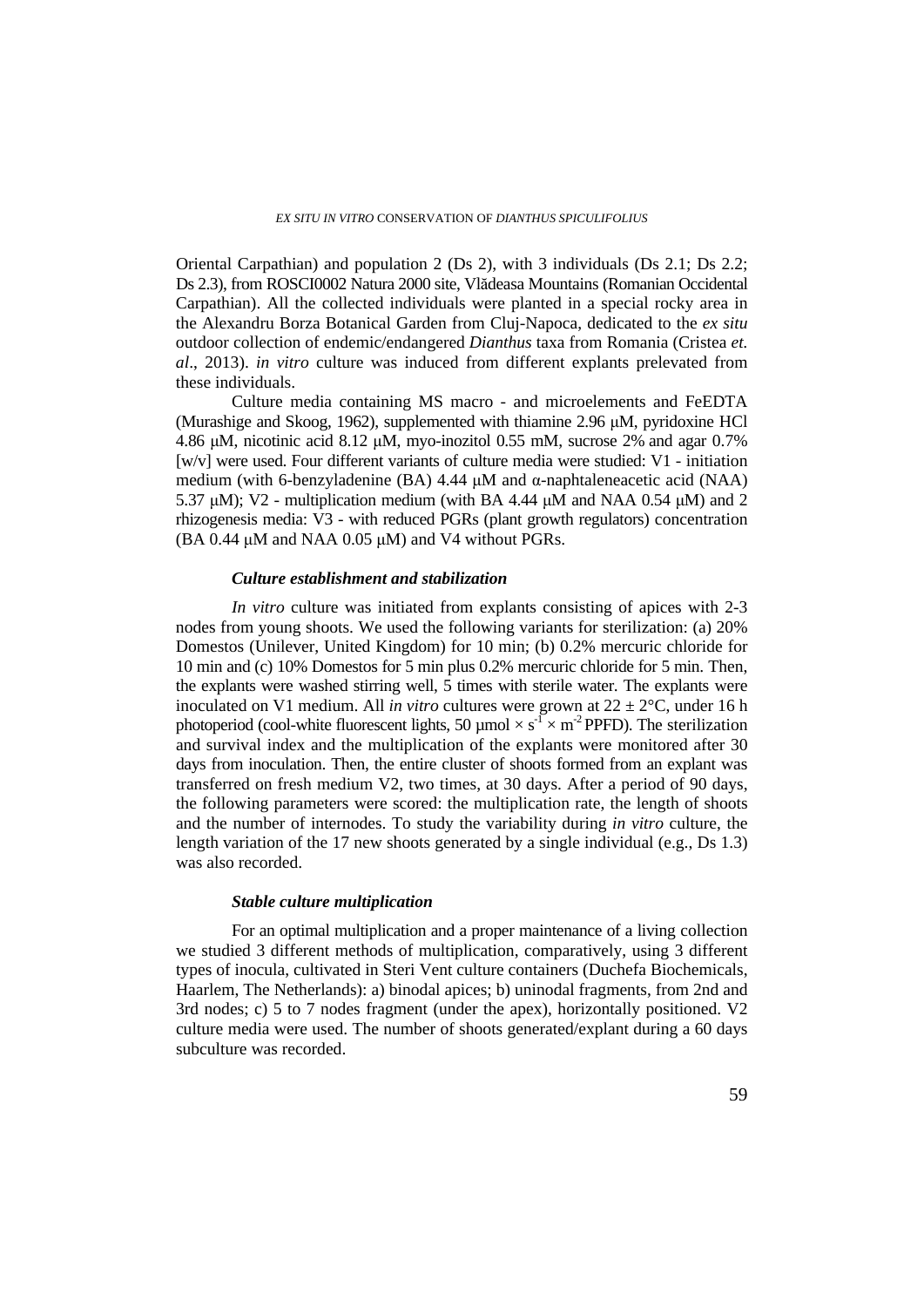### *In vitro rhizogenesis and acclimatization*

Binodal apices from stable culture were inoculated on V3 and V4 culture media to induce or to improve the roots generation. At the same time, other explants were *in vitro* cultured in sterile wet sand or perlite instead of agar-containing medium. After 60 days from inoculation the plantlets were quantified and then transferred for ex vitro acclimatization on 2 types of substrate: perlite and perlite + sterile soil  $(1/1)$ . The plantlets were soaked with a MS 1/2 macroelements solution (Murashige and Skoog, 1962) and maintained under high humidity the first week. Then, the atmospheric humidity was reduced progressively. After 3 weeks the plants were transferred in soil, in the greenhouse and then were weaned in shelter for 1 month. In the spring the plants were transferred on a special rocky area created for the vitroplants collection of the Alexandru Borza Botanical Garden from Cluj-Napoca.

### *Statistical analysis*

The *in vitro* experimental design consisted of 12 replicates per each individual and the experiments were repeated twice. The results were expressed as the average of replicates  $\pm$  standard deviation (SD). Data were subjected to One-Way ANOVA test (for testing 3 or more columns) or to the t tests (for testing 2 columns), with a 95% confidence intervals. In case of significant differences following the ANOVA test, Tukey`s test was used in order to determine the significance of the differences between the average values at  $P < 0.05$  [P  $< 0.001$  = extremely significant (\*\*\*); P 0.001 to 0.01 = very significant (\*\*); P 0.01 to 0.05 = significant (\*); P  $> 0.05$  = no statistical significance (ns)]. The statistical analysis was performed using GraphPad Prism (version 5.00 for Windows, GraphPad Software, San Diego, USA).

### **Results**

### *Culture establishment and stabilization*

The best results regarding the explants sterilization were obtained using the  $HgCl<sub>2</sub>: 88%$  sterile inocula for (b) sterilization variant and 82% for variant (c). The viability index after sterilization can be considered as high as: 96% for (c) sterilization variant and 100% for variant (b). After 30 days from inoculation, the explants generated an average of 4 new shoots, with or without roots (Table 1 and Fig. 1). During the second and third subculture the proliferation increased, up to 74.3 shoots/initial explant, after 90 days. The results for the length of the generated shoots by a single individual (e.g., Ds 1.3) are presented in Fig. 2. It was observed that the length of shoots ranged between 9.3 cm and 40.0 cm, the average length being 21.3 cm.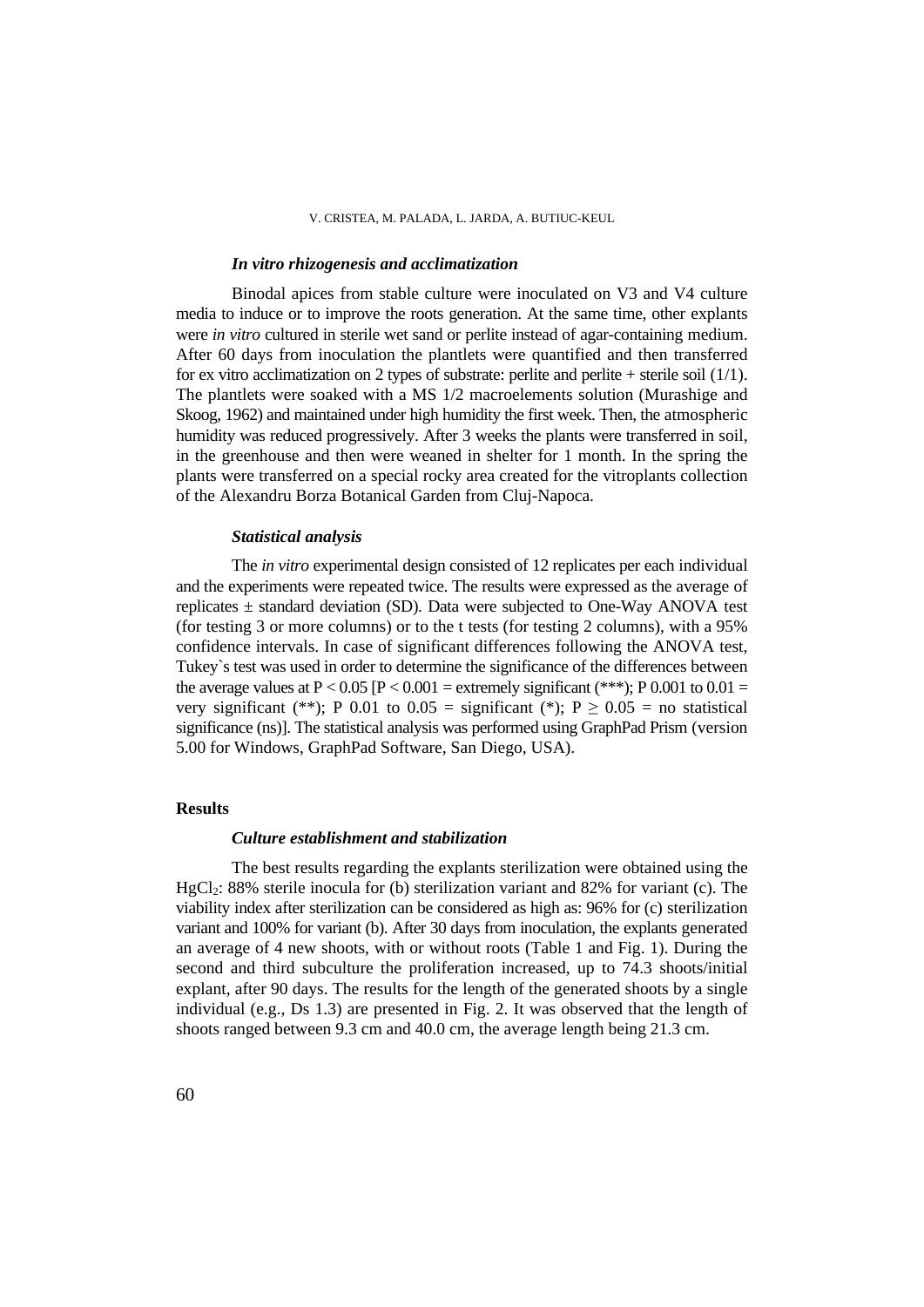### **Table 1.**

*D. spiculifolius* explants evolution during the initiation stage (at 30 days of culture) and the stabilization stage (after another 60 days); on V1 culture medium supplemented with BA 4.44  $\mu$ M and NAA 5.37  $\mu$ M.

| <i>D. spiculifolius</i> population:             | Ds 1                         | Ds <sub>2</sub>             |  |
|-------------------------------------------------|------------------------------|-----------------------------|--|
| Average no. of new shoots/explant after 30 days | $4.8 \pm 1.6$ <sup>ns</sup>  | $3.2 + 1.8$ <sup>ns</sup>   |  |
| Average no. of new shoots/explant after 90 days | $25.9 + 5.1$ <sup>ns</sup>   | $74.3 + 11.1$ <sup>ns</sup> |  |
| Average length of shoots after 90 days (cm)     | $12.3 \pm 3.0$ <sup>ns</sup> | $9.5 + 3.3$ <sup>ns</sup>   |  |
| Average no. of internodes/shoot after 90 days   | $9.7 + 2.1$                  | $8.9 + 2.5$                 |  |

The results are presented as the mean  $\pm$  SD.



**Figure 1.** *D. spiculifolius in vitro* culture generated by binodal apices sampled from young shoot, in a: DeVit tubes (Duchefa Biochemicals, Neetherland) and b: Petri dishes. Culture on V1 medium, supplemented with BA 4.44 μM and NAA 5.37 μM. Bars represent 1 cm.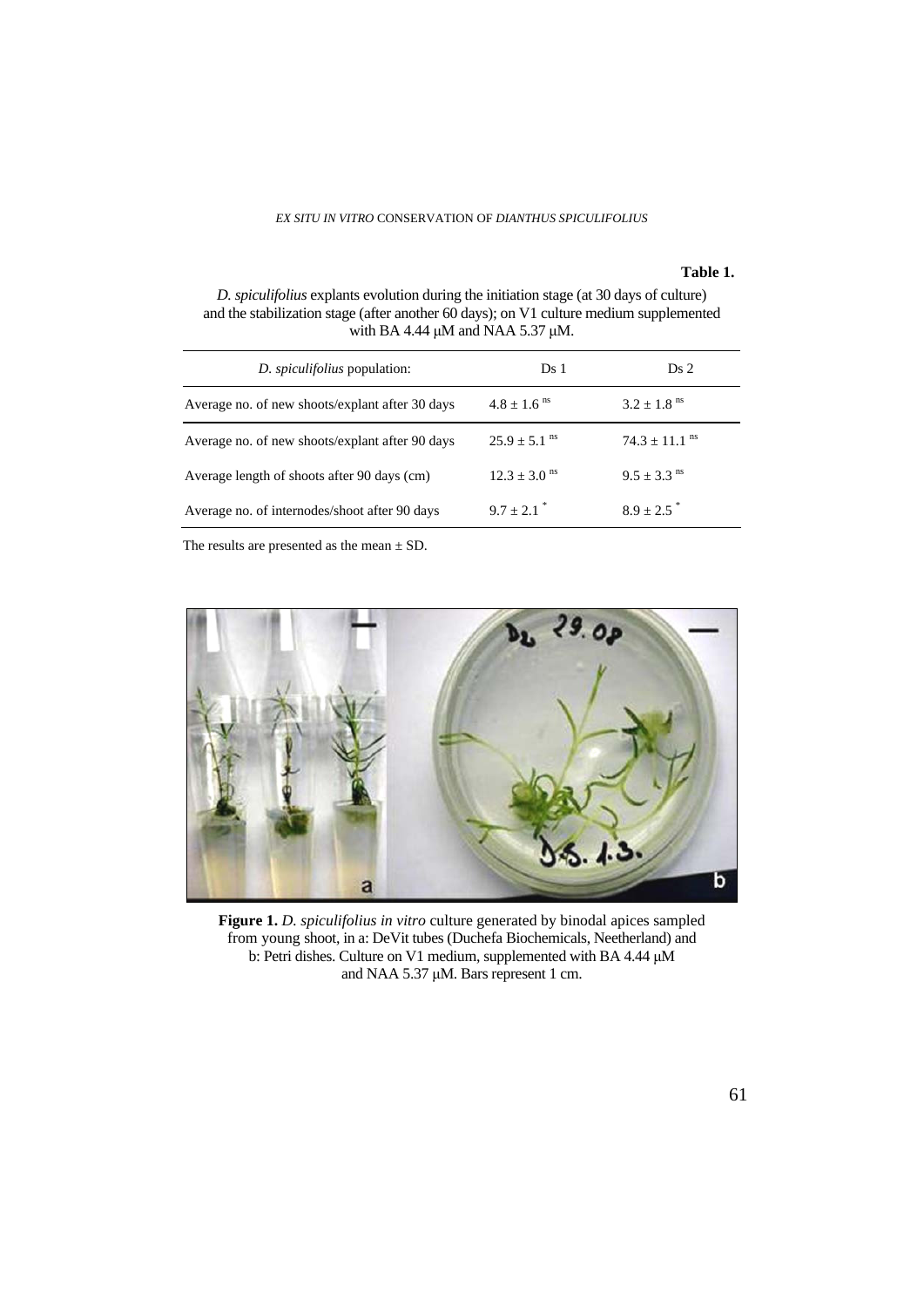

**Figure 2.** Variation of shoots length to the somaclones of Ds 1.3 individual, on V1 culture medium supplemented with BA 4.44  $\mu$ M and NAA 5.37  $\mu$ M. The dashed line represents the average value (21.3 cm) of the somaclones' length. ANOVA test: ns

# *Stable culture multiplication*

After 60 days of culture on medium V2, the multiplication rate obtained for binodal apices and uninodal fragment is comparable (Table 2). The better results obtained for plurinodal horizontal inocula can be explained by the large number (5-7) of nodes/explant. Population Ds 2 shows a higher multiplication rate compared with Ds 1 for all the 3 types of explants: 2.6 times higher multiplication rate at binodal apices, 4.6 times higher multiplication at the uninodal fragments and 4 times higher multiplication at the multinodes fragments horizontally cultured. Different stage of *in vitro* culture of binodal apices and of 5-7 nodes horizontally cultured inocula are presented in Fig. 3.

#### **Tabel 2.**

Influence of explant type on the number of regenerated shoots, during the stable culture stage, at different individuals of the two *D. spiculifolius* populations, on V2 medium, supplemented with BA 4.44 μM and NAA 0.54 μM; results after 60 days of culture.

| Population      | Individuals | No. of regenerated shoots/explant |              |              |  |
|-----------------|-------------|-----------------------------------|--------------|--------------|--|
|                 |             | bA                                | uЕ           | $5-7n$       |  |
| Ds <sub>1</sub> | Ds 1.1.     | $34.8 + 4.3$                      | $23.1 + 5.8$ | $43.8 + 6.3$ |  |
|                 | Ds 1.2.     | $41.7 + 7.1$                      | $24.9 + 4.4$ | $69.5 + 8.4$ |  |
|                 | Ds 1.3.     | $9.8 + 1.3$                       | $4.9 + 1.4$  | $34.0 + 3.6$ |  |
| average Ds 1    |             | $28.8**$                          | $17.6**$     | $49.1**$     |  |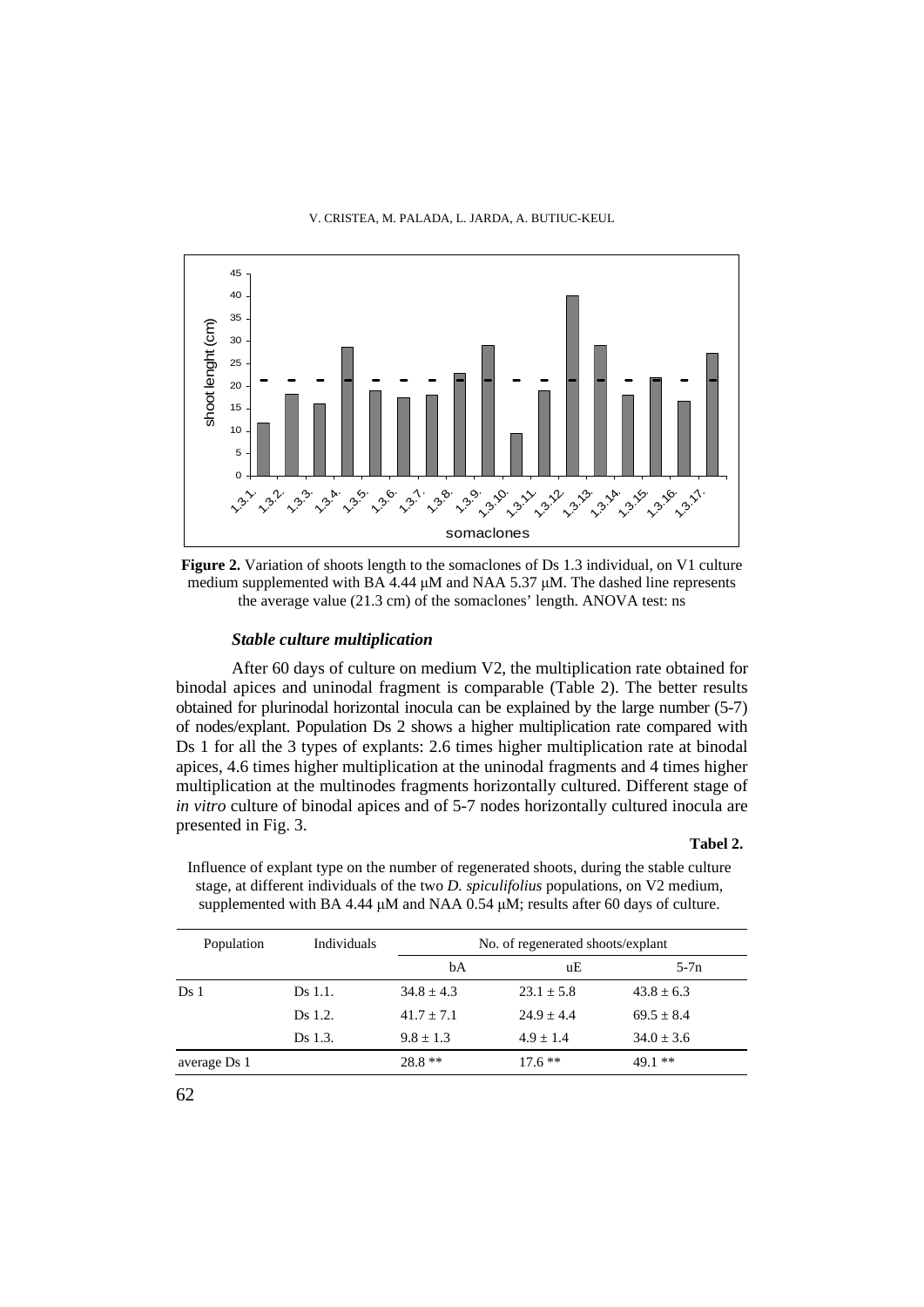| Population      | Individuals | No. of regenerated shoots/explant |                |                |  |
|-----------------|-------------|-----------------------------------|----------------|----------------|--|
|                 |             | bA                                | uЕ             | $5-7n$         |  |
| Ds <sub>2</sub> | Ds 2.1.     | $60.4 + 5.3$                      | $57.1 + 16.4$  | $112.6 + 20.9$ |  |
|                 | Ds 2.2.     | $98.7 + 14.3$                     | $104.8 + 15.3$ | $345.8 + 45.6$ |  |
|                 | Ds 2.3.     | $65.8 + 18.4$                     | $78.9 + 11.8$  | $139 + 26.8$   |  |
| average Ds 2    |             | $74.9**$                          | $80.3**$       | $199.2**$      |  |

*EX SITU IN VITRO* CONSERVATION OF *DIANTHUS SPICULIFOLIUS*

 $bA = binodal$  apices explant.  $uE =$  uninodal explant. 5-7n = 5 - 7 nodes explant horizontally inoculated. Data are presented as the mean  $\pm$  SD. ANOVA test: between the 3 type of explant ns; t test: interpopulational variability: Ds 1 vs Ds 2 \*\*; intrapopulational variability: Ds 1.1 vs Ds 1.2 and Ds 1.3 ns; Ds 1.2 vs Ds 1.3 \*; between Ds 2.1, 2.2 and 2.3 ns.



**Figure 3.** *D. spiculifolius* stable culture multiplication, on V2 medium supplemented with BA 4.44 μM and NAA 0.54 μM. a, b: binodal apices, of individual Ds 1.3, 60 days of culture; c, d: 5-7 nodes horizontally cultured inocula of individual Ds 1.2; c: 10 days; d: 60 days of culture. Bars represent 1 cm.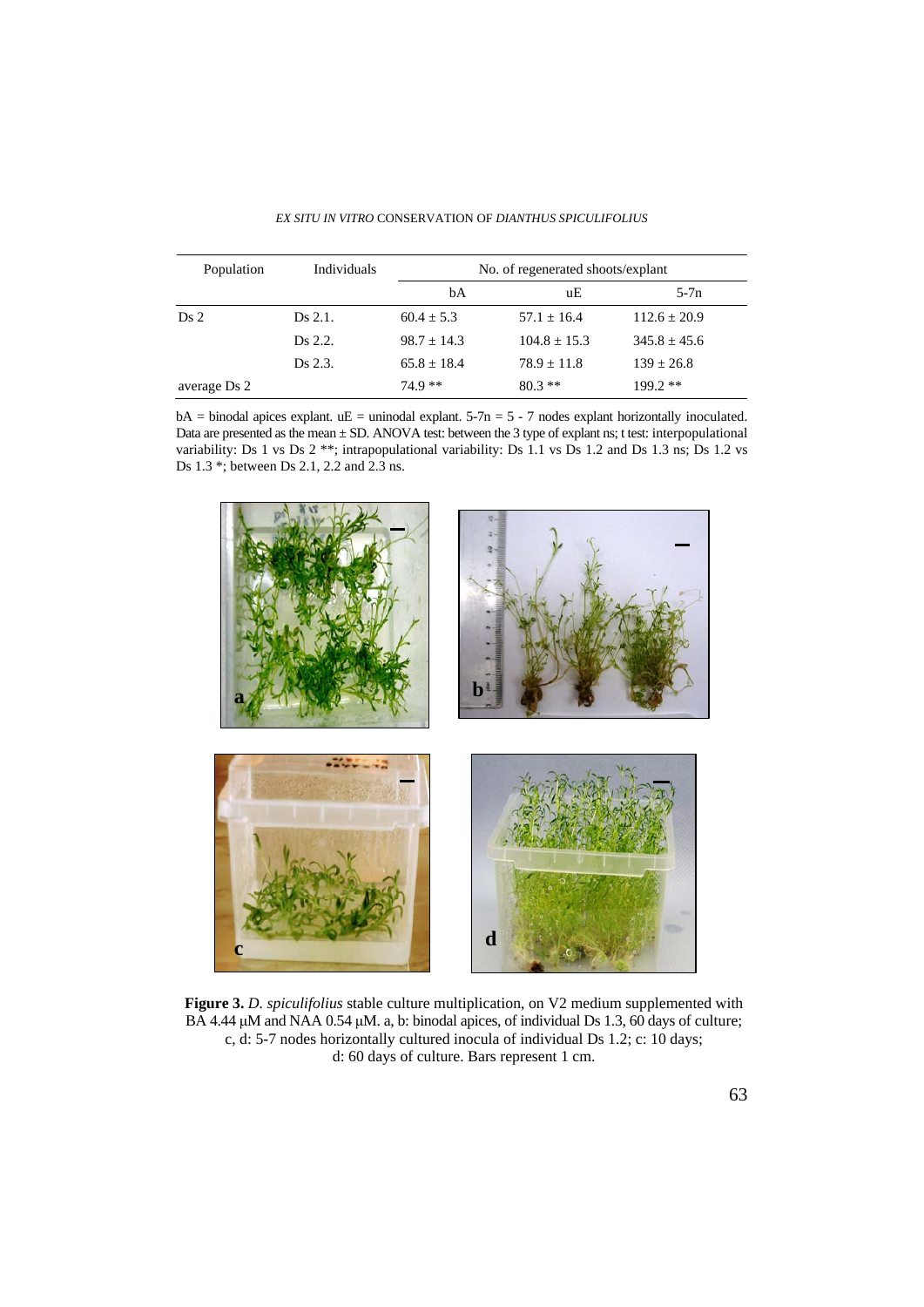### *Rhizogenesis and acclimatization*

The main characteristic of *D. spiculifolius* was the weak influence of culture medium composition on its growth parameters (Tables 3). There are no significant differences between the results obtained on V3 - with PGRs - and V4 - without PGRs - culture media. The number of roots/explant (between 4.7 and 15.8), their length (between 1.3 and 5 cm) and their vigor recommending them as suitable for transplanting regenerated plants in *ex situ* conditions. The vitroplants acclimatized on perlite (Fig. 4 a) had the best root system development, comparative to that developed in perlite+sterile soil (1/1). After 3 weeks of ex vitro culture in the laboratory, the root system was well developed. The efficiency of ex vitro survival and development was increased from about 50% to about 70% when the rhizogenesis was induced *in vitro* in sand or in perlite instead of agar-containing culture medium. After the green house and shelter acclimatization (Fig. 4 b), the plants were cultivated (Fig. 4 c) on a second special rocky area dedicated to different micropropagated species (Fig. 4 d).

#### **Table 3.**

| Culture media            | V3                   |                      |                     | V4                 |                    |                   |
|--------------------------|----------------------|----------------------|---------------------|--------------------|--------------------|-------------------|
| Population<br>individual | LS                   | NoR                  | LR                  | LS.                | <b>NoR</b>         | LR                |
| Ds 1.1.                  | $8.8 \pm 0.6$        | $8.1 + 0.4$          | $3.1 + 0.2$         | $11.7 + 0.3$       | $8.2 \pm 0.1$      | $4.1 \pm 0.1$     |
| Ds 1.2.                  | $15.0 \pm 0.1$       | $15.8 \pm 0.7$       | $5.0 \pm 0.2$       | $15.1 \pm 0.3$     | $15.7 \pm 0.6$     | $4.6 \pm 0.2$     |
| Ds 1.3.                  | $11.8 \pm 0.4$       | $6.2 \pm 0.3$        | $2.8 \pm 0.1$       | $11.8 \pm 0.3$     | $6.3 \pm 0.2$      | $2.8 \pm 0.1$     |
| average Ds 1             | $11.9$ <sup>ns</sup> | $10.0$ <sup>ns</sup> | 3.6 <sup>ns</sup>   | 12.9 <sup>ns</sup> | 10.1 <sup>ns</sup> | 3.8 <sup>ns</sup> |
| Ds 2.1.                  | $11.2 \pm 0.4$       | $5.6 + 0.4$          | $1.7 + 0.4$         | $10.0 \pm 0.1$     | $5.9 \pm 0.1$      | $2.4 \pm 0.3$     |
| Ds 2.2.                  | $10.1 \pm 0.9$       | $4.7 + 0.1$          | $1.3 + 0.1$         | $10.5 + 0.2$       | $5.0 \pm 0.3$      | $2.8 \pm 0.2$     |
| Ds 2.3.                  | $12.3 \pm 0.1$       | $4.7 + 0.4$          | $1.5 + 0.2$         | $11.1 + 1.0$       | $5.0 + 0.2$        | $2.8 + 0.1$       |
| average Ds 2             | $11.2$ <sup>ns</sup> | 5 <sup>ns</sup>      | $1.5$ <sup>ns</sup> | 10.8 <sup>ns</sup> | 5.3 <sup>ns</sup>  | 2.7 <sup>ns</sup> |

Influence of the culture media on the rhizogenesis of *D. spiculifolius* binodal apices development.  $V3 = BA$  0.44 μM and NAA 0.05 μM;  $V4 =$  without PGRs; after 60 days of culture.

 $LS = length of shoots/explain (cm)$ . NoR = no. of roots/explant.  $LR = length of roots/explain (cm)$ . Data are presented as the mean  $\pm$  SD. t test: V3 culture medium vs V4 ns; Anova test: intrapopulational variability: only individual 1.2 vs 1.3 \*; between the other individuals there are not significantly differences.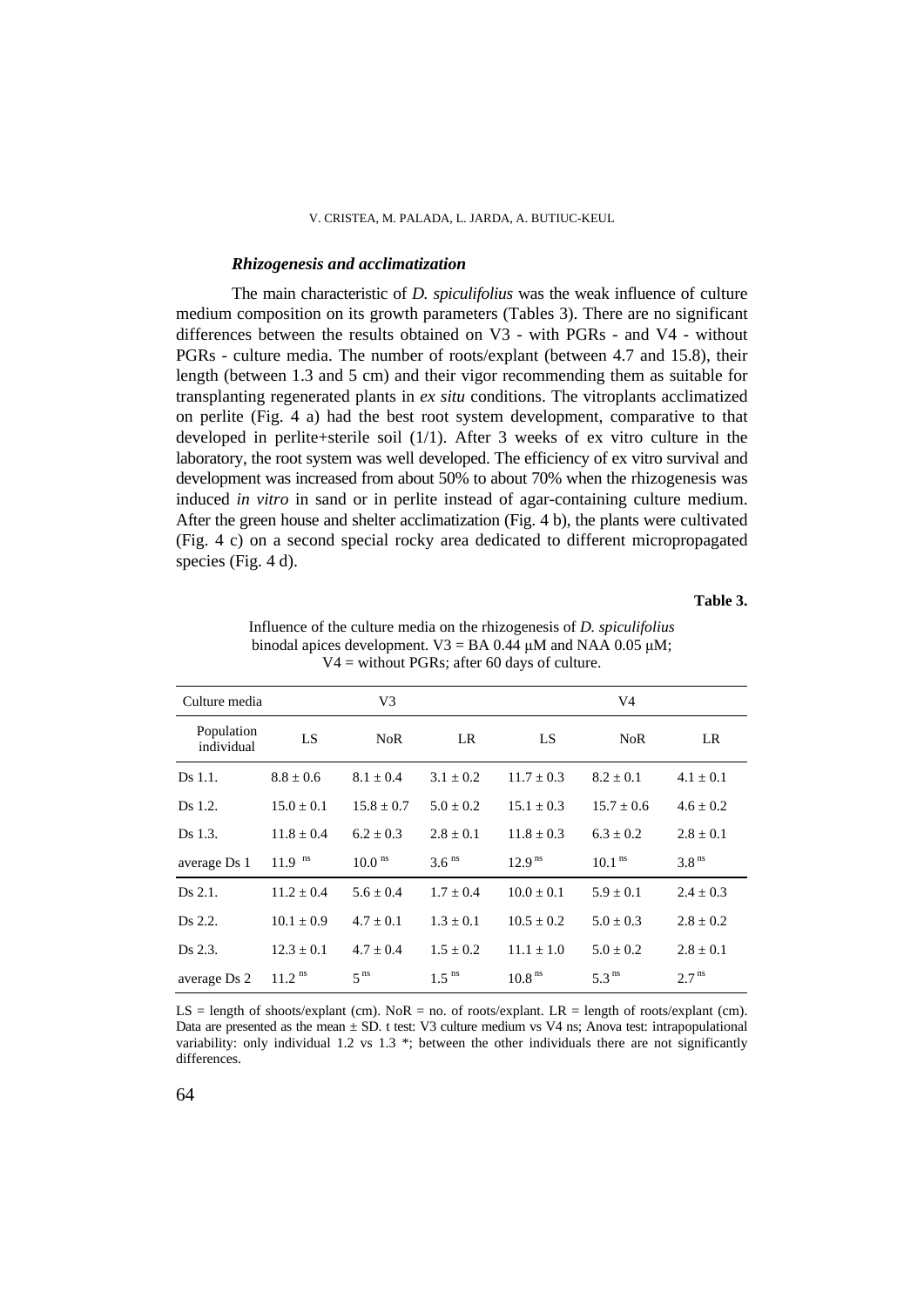#### *EX SITU IN VITRO* CONSERVATION OF *DIANTHUS SPICULIFOLIUS*



**Figure 4.** a: *D. spiculifolius* acclimatization in perlite soaked with mineral nutrient solution before transplanting plants in soil. b: *D. spiculifolius* plants transferred in soil, after green house and shelter acclimatization; c: *D. spiculifolius* plants obtained by *in vitro* culture, after their outdoor transfer; d: special rocky area of Alexandru Borza Botanical Garden, dedicated to different endemic/endangered micropropagated species, at the time of planting. Bars represent 1 cm.

# **Discussion**

# *Culture establishment and stabilization*

The results regarding *in vitro* culture initiation of D. *spiculifolius* are better, when compared to that obtained for other endemic/endangered Romanian *Dianthus* species (Miclăuş *et al.*, 2003; Cristea *et al*., 2009; Holobiuc *et al.*, 2009). They can be explained by the lower infestation degree of the explants and by using combinations of different disinfectant agents. Very good results for *in vitro* culture initiation are expected when seeds are used (Cristea *et al.*, 2010).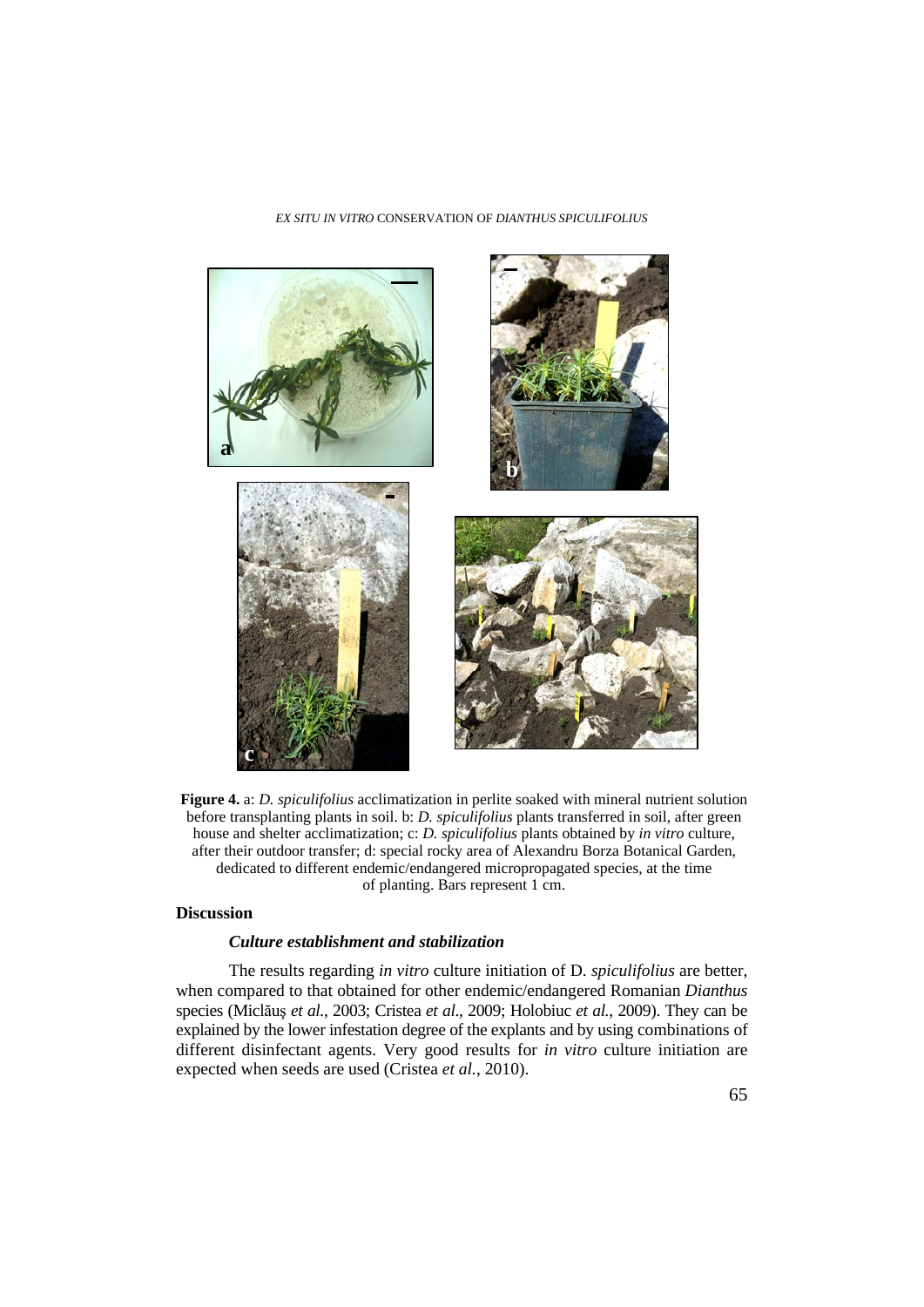#### V. CRISTEA, M. PALADA, L. JARDA, A. BUTIUC-KEUL

Considering the multiplication rate during the initiation stage, comparative results were obtain in the case of other Romanian endemic and/or endangered *Dianthus*  species: *D. petraeus* ssp. *simonkaianus* (Miclăuş *et al*., 2003), *D. glacialis* ssp. *gelidus* (Cristea *et al*., 2006), *D. henteri* (Cristea *et al*., 2010), *D. giganteus* ssp. *banaticus* (Cristea *et al*., 2006; Jarda *et al*., 2011) and also for other sozologically important European *Dianthus* species, like *D. giganteus* ssp. *croaticus* (Prolic *et al*., 2002), *D. gratianopolitanus* (Fraga *et al*., 2004), *D. pyrenaicus* (Marcu *et al*., 2006), *D. giganteus, D. alpinus, D. ferrugineus* and *D. gallicus* (Cristea *et al.*, 2006). Statistical analysis reveals that in this stage the number of shoots/explants and their length, after 90 days of culture, show no significant differences between the 2 populations (Table 1). However, the number of internodes/shoot reveals differences between the two populations. The average length of internodes was about 1 cm, as well as the initial vegetative shoot fragments used as explants source for *in vitro* culture establishment. This is important because, unlike other species, *in vitro* culture of *D. spiculifolius* does not cause significant morphological differences compared to in situ plants. More or less similar results regarding the regeneration capacity of this species were reported by some authors, but they didn't specify the type of inoculum (nodal or apical, position of nodes on the stem), the number of nodes of the inoculum, or the period of culture (Holobiuc *et al*., 2004-2005; Pop and Pamfil 2011).

This species show a large variability regarding the length of the somaclones generated by one individual (Ds 1.3), as can be observed in Fig. 2. To date, there are no results regarding comparative studies about *in vitro* reaction of more populations or more individuals.

### *Stable culture multiplication*

Analyzing the data presented in Table 2, we conclude that, in this stage, significant differences appear between the responses of the 2 populations. Likewise, there were also differences between the different individuals of the same population. All the 3 explants types have provided a satisfactory multiplication, however rooting was often poor (Fig. 3). Comparing the 3 variants, the advantages and limitations of each one of them emerge: (i) the binodal apices are uniform explants recommended to be used in experiments to test different culture media and growing conditions; (ii) the uninodal fragments offer the possibility to highlight potential somaclonal variation that is phenotypically expressed, as a consequence of sensitivity differences to cytokine; (iii) plurinodal fragments horizontally cultured offer practical advantages, being easy to handle; at each node, a number of shoots occur that are easy to separate and simultaneously develop adventives roots, enabling early transplanting in soil for acclimatization. Previous studies performed on the *in vitro* multiplication of those species, after more transfers, revealed more or less similar results: a multiplication rate of 30-40 new shoots/explant, after 45-115 days of culture, on a medium with 1/10 auxins/cytokinins ratio (Cristea *et al*., 2002; Holobiuc *et al*., 2004-2005).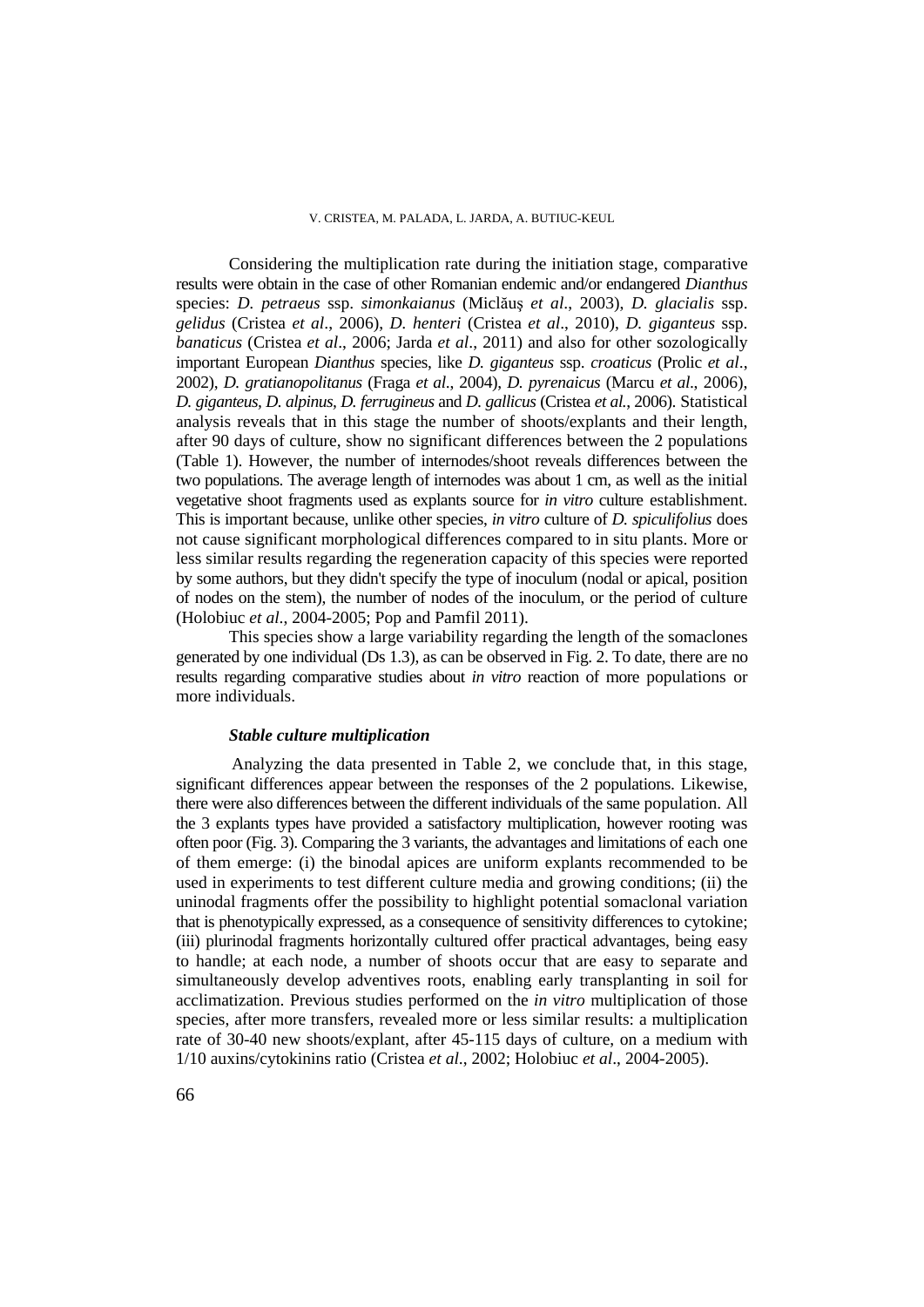### *Rhizogenesis and acclimatization*

On both studied culture media the root formation was appropriate for acclimatization. The obtained results lead to the idea that there is no need of PGRs for rhizogenesis induction in case of this species. This is very important, knowing the fact that PGRs are one of the factors that can induce somaclonal variability (Bairu et al. 2011). Even if some authors (Pop and Pamfil, 2011) have obtained only random adventitious roots for the same PGRs and the same PGRs balance, in our experiments, the rhizogenesis was medium or appropriate, not only on the media without PGRs, but even if the PGRs balance was in the detriment of auxins. For other endemic and/or endangered *Dianthus* species (Kovác, 1995; Miclăuş *et al*., 2003; Marcu *et al.*, 2006; Jarda *et al*., 2011) the number of *in vitro* generated roots was similar to that reported in the present paper. The outdoor existence of acclimated vitroplants in a botanical garden is even more important because none of the previous studies on this species was followed by outdoor acclimatization after *in vitro* culture.

### **Conclusions**

A high frequency multiple micropropagation protocol having several stages was obtained for endangered and endemic plant species *Dianthus spiculifolius*. Both multiplication and rhizogenesis were optimal on culture media studied. Vitroplants can be easily acclimatized and grown in outdoors conditions. All three types of explamts could be used for preservation depending on the aim of experiments. There are no significant differences between the reactions of the individuals belonging to the two populations in the initiating stage of *in vitro* culture, but significant differences were observed in the stage of stable culture multiplication. The individual belonging to Vlădeasa Mt. population showed a rate of multiplication of 2.6-4 times higher than the individual from Hăşmaş population. The are no significant differences regarding the reaction to *in vitro* culture of the individuals belonging to the same population.

**Acknowledgements.** This study has been partially supported by 31-008/2007-PNCDI2- Parteneriate-CNMP project from the Romanian Ministry of Education and Research. The authors are also thankful to Dr. Gheorghe Coldea and Tudor Ursu for their support in collecting the plant material from in situ and to Delia Marcu for her support in processing the statistical data.

# **REFERENCES**

- Bacchetta, G., Farris, E., Pontecorvo, C. (2012) A new method to set conservation prioritiesin biodiversity hotspots, *Plant Biosystems,* **146**, 638-648.
- Bairu, M.W., Aremu, O.A., Vanh Staden, J. (2011) Somaclonal variation in plants: causes and detection methods, *Plant Growth Regul.,* **63**, 147-173.
- Butiuc-Keul, A., Şuteu, A., Munteanu-Deliu, C., Deliu, C. (2001) Study on the *in vitro* preservation of *Dianthus spiculifolius* Schur., *Contrib. Bot.,* **36**, 137-143.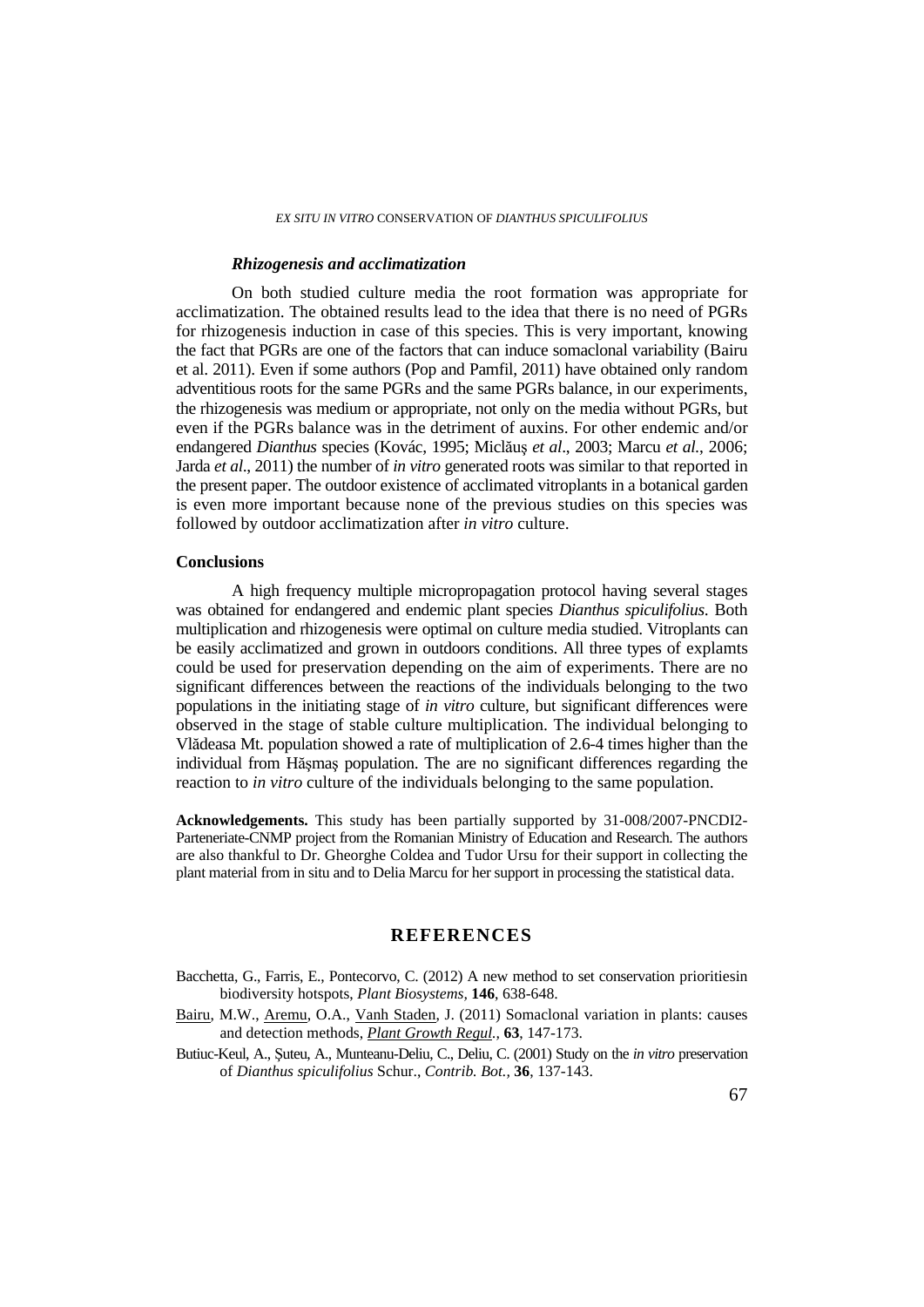- Ciocârlan, V. (2009) *Flora ilustrată a României. Pteridophyta et Spermatophyta*, Ceres, Bucureşti, pp. 225-226.
- Coste, A., Halmagyi, A., Butiuc-Keul, A.L., Deliu, C., Coldea, G., Hurdu, B. (2012) In vitro propagation and cryopreservation of Romanian endemic and rare *Hypericum* species, *Plant Cell Tiss. Organ Cult.*, **110**, 213-226.
- Cristea, V. (2010) Conservarea *ex situ* prin culturi *in vitro* fotoautotrofe a taxonilor endemici şi cu diferite grade de periclitare aparţinând genului *Dianthus* din România, In: *Culturi in vitro fotoautotrofe la specii de Dianthus endemice şi periclitate din România*, Cristea, V., Todesco, Cluj-Napoca, pp 145-194.
- Cristea, V., Brummer, A.T., Jarda, L., Miclăuş, M. (2010) *in vitro* culture initiation and phytohormonal influence on *Dianthus henteri* – a Romanian endemic species, *Rom. Biotechnol. Lett.*, **25**, 25-33.
- Cristea, V., Deliu, C., Oltean, B., Butiuc-Keul, A., Brummer, A., Albu, C. (2009) Soilless cultures for pharmaceutical use and biodiversity conservation, *Acta Hortic*., **843**, 157-163.
- Cristea, V., Jarda, L., Holobiuc, I. (2013) *Ex situ* conservation of three endemic and/or endangered *Dianthus* species, *Not. Bot. Horti Agrobo*., **41**, 73-78.
- Cristea, V., Miclăuş, M., Puşcaş, M., Deliu, C. (2002) Influence of hormone balance and *in vitro*  photoautotrophy on *Dianthus spiculifolius* Schur micropropagation, *Contr. Bot.*, **37**, 145-153.
- Cristea, V., Puşcaş, M., Miclăuş, M., Deliu, C. (2006) Conservative micropropagation of some endemic or rare species from the *Dianthus* genus, *Acta Hortic*., **725**, 357-364.
- Dihoru, G., Dihoru, A. (1993-1994) Lista roșie a plantelor rare, amenințate și endemice din flora României, *Acta Bot. Hortic. Bucurestiensis*, **1993-1994**, 173-199.
- Dihoru, G., Negrean, G. (2009) *Cartea Roşie a plantelor vasculare din România*, Academiei Române, Bucureşti, pp. 9-14.
- Fraga, M.**,** Alonso, M., Ellul, P., Borja, M. (2004) Micropropagation of *Dianthus gratianopolitanus*, *HortScience*, **39**, 1083-1087.
- Gorgorov, R., Stanilova, M., Vitkova, A. (2011) *in vitro* cultivation of some endemic and rare *Alchemilla* species in Bulgaria, *Rom. Biotechnol. Lett*., **16**, 65-70.
- Holobiuc, I., Blându, R., Cristea, V. (2009) Researches concerning *in vitro* conservation of the rare plant species *Dianthus nardiformis* Janka, *Biotechnol. & Biotechnol. Equip.,* **23**, 221-224.
- Holobiuc, I., Păunescu, A., Blându, R. (2004-2005) *Ex situ* conservation using *in vitro* methods in some *Caryophyllaceae* plant species from the red list of the vascular plants in Romania, *Rom. J. Biol. - Plant Biol*., **49-50**, 3-16.
- IUCN Red list of threatened plants. Globally threatened plants in Europe (1997) World Conservation Monitoring Centre.
- Jarda, L., Cristea, V., Halmagyi, A., Palada, M. (2011) *in vitro* culture initiation and cryopreservation of endemic taxa *Dianthus giganteus banaticus, Acta Hortic*., **918**, 153-159.
- Kovác, J. (1995) Micropropagation of *Dianthus arenarius* subsp*. bohemicus* an endangered endemic species from Czech Republic, *Bot. Gard. Micropropag. News*, **8**, 106-108.